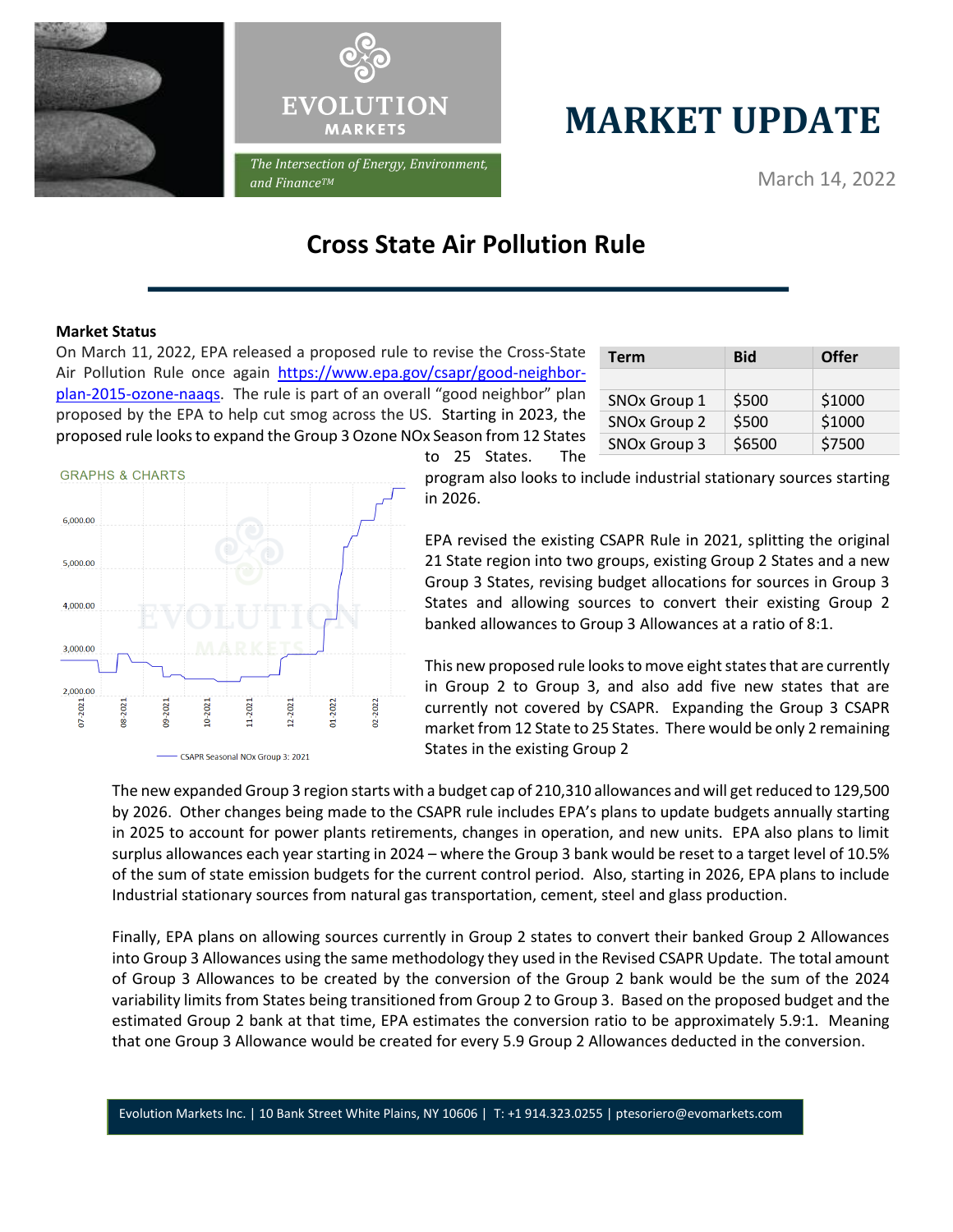## **Future**

Below is a Table of the New Group 3 States and their new proposed allocations from 2023 to 2026. The EPA acknowledges that given the potential length of the rulemaking process, it likely needs to prorate the budgets and allowance allocations for 2023 based on when the rule can be put into effect. The ozone season runs from May 1 to Sept 30.

If you compare the existing 12 State Group 3 2023 Budget of 100,526 Allowances to the proposed 2023 Budget of 88,726 in only those current States, you get a 12% reduction in the Allocations for the existing 12 state region.

How will these changes affect current Seasonal NOx Prices? It's too early to tell, since a lot of changes are

States Covered Under the Power Plant and Other Industries Portions of CSAPR for the 2015 Ozone NAAQS



being made to the existing CSAPR Rule, but it's anticipated that supply of Allowances will be scarce until there is more certainty about the new rule and for it to be fully understood. This will probably causes price to increase in the short term. In the long term it's possible that the rule changes causes demand destruction as higher emitting sources start to shut down. Either way, EPA's changes have the potential to cause all Ozone Season Markets to become less liquid, as sources rely less on the market given regulatory uncertainty, thus leading to less transparency and price discovery.



10 Bank Street White Plains, NY 10606 T: +1 914.323.0257 E[: recdesk@evomarkets.com](mailto:recdesk@evomarkets.com) www.evomarkets.com